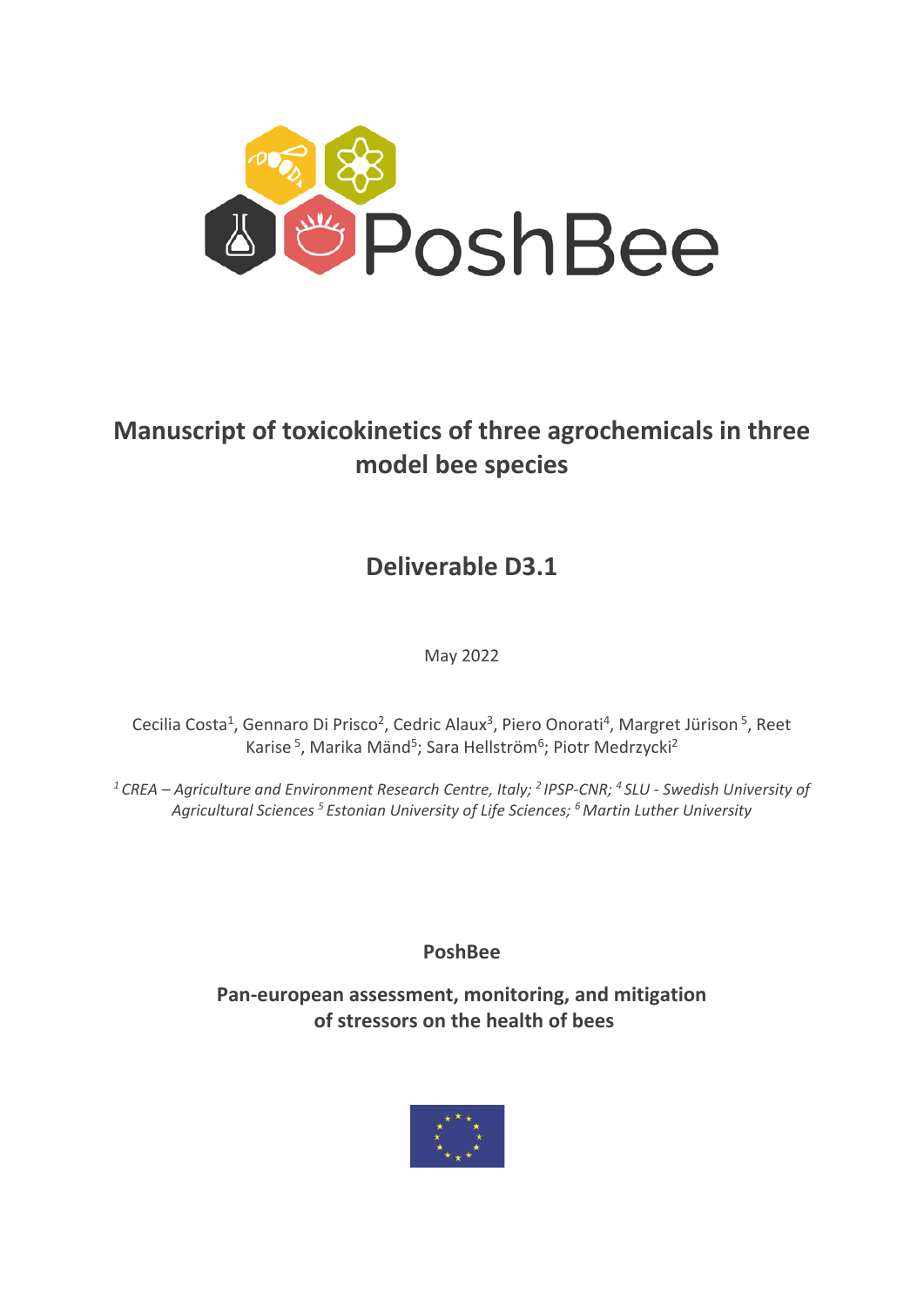## **Prepared under contract from the European Commission**

Grant agreement No. 773921 EU Horizon 2020 Research and Innovation action

| Project acronym:           | <b>PoshBee</b>                                                                                                                                                                                                                                                                                   |
|----------------------------|--------------------------------------------------------------------------------------------------------------------------------------------------------------------------------------------------------------------------------------------------------------------------------------------------|
| Project full title:        | Pan-european assessment, monitoring, and mitigation of                                                                                                                                                                                                                                           |
|                            | stressors on the health of bees                                                                                                                                                                                                                                                                  |
| Start of the project:      | June 2018                                                                                                                                                                                                                                                                                        |
| Duration:                  | 60 months                                                                                                                                                                                                                                                                                        |
| Project coordinator:       | <b>Professor Mark Brown</b>                                                                                                                                                                                                                                                                      |
|                            | Royal Holloway, University of London                                                                                                                                                                                                                                                             |
|                            | www.poshbee.eu                                                                                                                                                                                                                                                                                   |
| Deliverable title:         | Manuscript of toxicokinetics of three agrochemicals in three                                                                                                                                                                                                                                     |
|                            | model bee species                                                                                                                                                                                                                                                                                |
| Deliverable n°:            | D3.1                                                                                                                                                                                                                                                                                             |
| Nature of the deliverable: | Report                                                                                                                                                                                                                                                                                           |
| Dissemination level:       | Public                                                                                                                                                                                                                                                                                           |
| WP responsible:            | WP3                                                                                                                                                                                                                                                                                              |
| Lead beneficiary:          | <b>CREA</b>                                                                                                                                                                                                                                                                                      |
| Citation:                  | Costa, C., Di Prisco, G., Alaux, C., Onorati, P., Jürison M., Reet K.,<br>Mänd, M., Hellström, S. & Medrzycki, P. (2022). Manuscript of<br>toxicokinetics of three agrochemicals in three model bee species.<br>Deliverable D3.1 EU Horizon 2020 PoshBee Project, Grant<br>agreement No. 773921. |
| Due date of deliverable:   | Month n° 48                                                                                                                                                                                                                                                                                      |
| Actual submission date:    | Month n° 48                                                                                                                                                                                                                                                                                      |

\_\_\_\_\_\_\_\_\_\_\_\_\_\_\_\_\_\_\_\_\_\_\_\_\_\_\_\_\_\_\_\_\_\_\_\_\_\_\_\_\_\_\_\_\_\_\_\_\_\_\_\_\_\_\_\_\_\_\_\_\_\_\_\_\_\_\_\_\_\_\_\_\_\_\_\_\_\_\_\_\_\_

## Deliverable status:

| Version | <b>Status</b> | Date       | Author(s)                                                                                                                                                       |
|---------|---------------|------------|-----------------------------------------------------------------------------------------------------------------------------------------------------------------|
| 2.0     | Final         | 2 May 2022 | Costa, C., Di Prisco, G., Alaux, C., Onorati,<br>P., Jürison M., Reet K., Mänd, M.,<br>Hellström, S. & Medrzycki, P.                                            |
|         |               |            | CREA - Agriculture and Environment<br>Research Centre, Italy; IPSP-CNR; INRAE,<br>SLU, Estonian University of Life Sciences;<br><b>Martin Luther University</b> |

The content of this deliverable does not necessarily reflect the official opinions of the European Commission or other institutions of the European Union.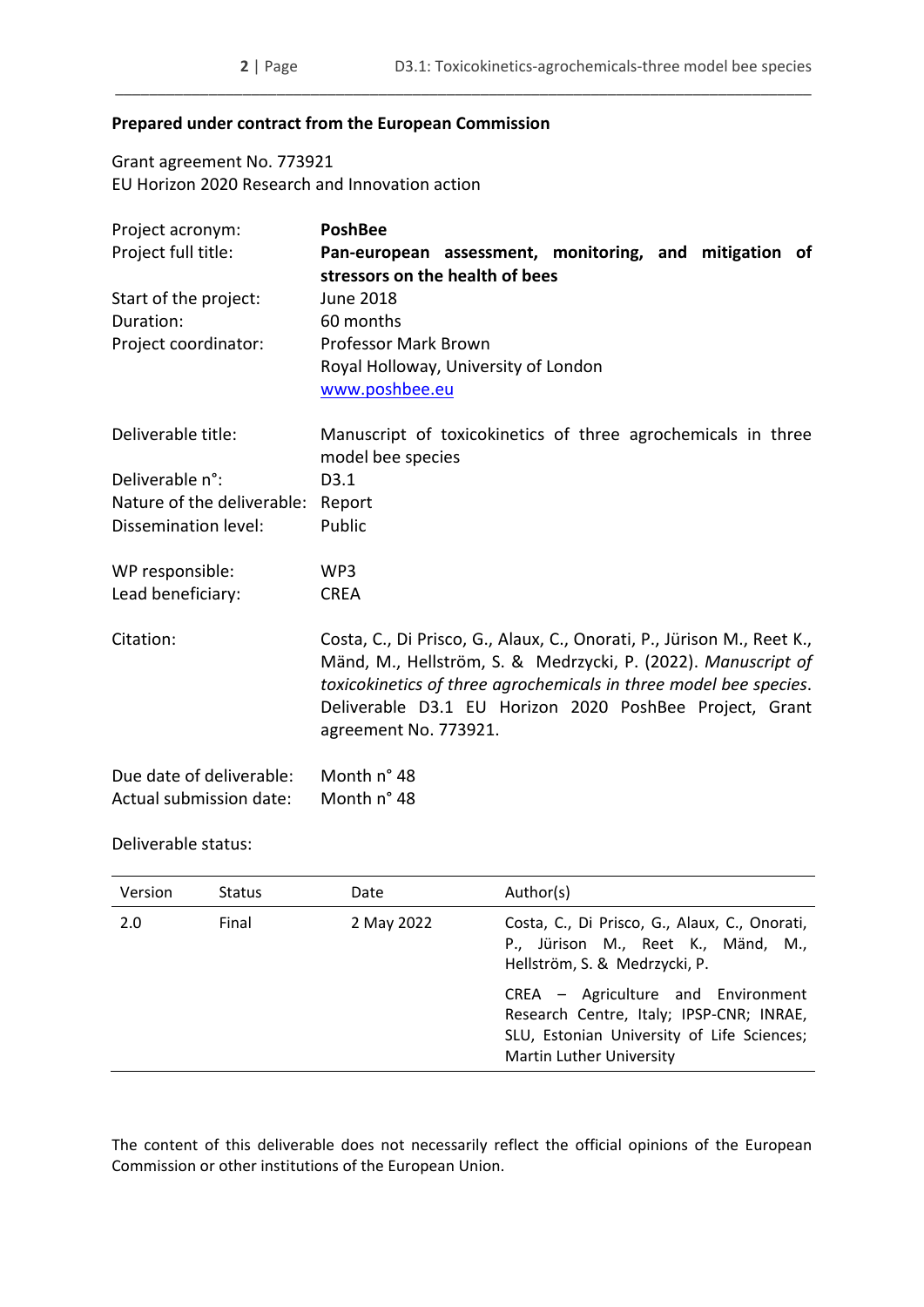# **Table of contents**

| 1. |        |                                                                                  |
|----|--------|----------------------------------------------------------------------------------|
| 2. |        |                                                                                  |
|    | 2.1.   |                                                                                  |
|    | 2.1.1. |                                                                                  |
|    | 2.1.2. |                                                                                  |
|    | 2.1.3. |                                                                                  |
|    | 2.2.   |                                                                                  |
|    | 2.2.1. |                                                                                  |
|    | 2.2.2. |                                                                                  |
|    | 2.2.3. |                                                                                  |
|    | 2.3.   |                                                                                  |
| 3. |        |                                                                                  |
|    | 3.1.   |                                                                                  |
|    |        |                                                                                  |
|    | 3.1.1. |                                                                                  |
|    | 3.1.2. |                                                                                  |
|    | 3.1.3. |                                                                                  |
|    | 3.2.   |                                                                                  |
|    | 3.2.1. |                                                                                  |
|    | 3.2.2. |                                                                                  |
|    | 3.2.3. |                                                                                  |
|    | 3.3.   |                                                                                  |
|    | 3.4.   | Comparison of toxicokinetics across species, sexes, castes and exposure modes 13 |
|    | 3.5.   |                                                                                  |
| 4. |        |                                                                                  |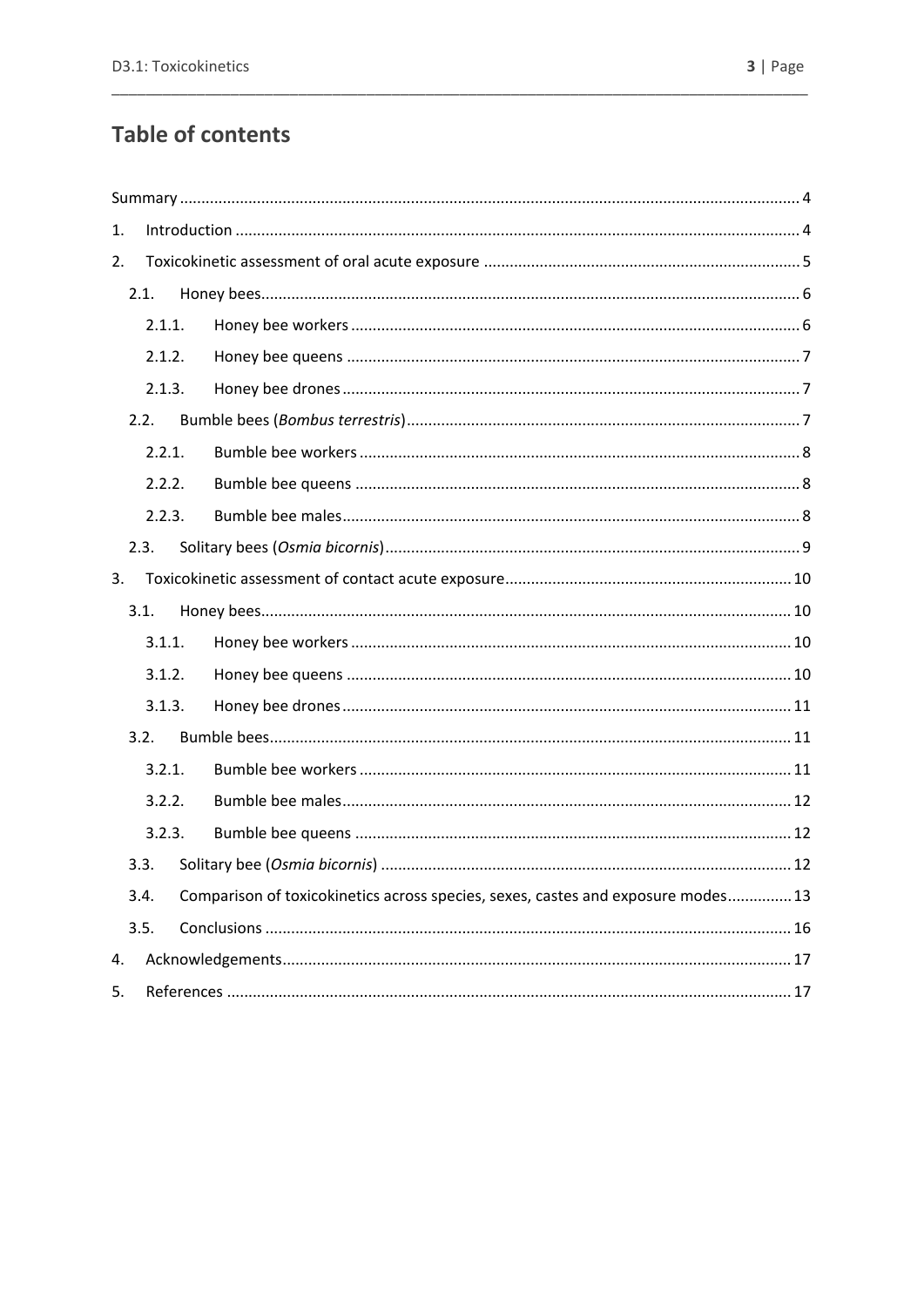# <span id="page-3-0"></span>**Summary**

As part of the activities foreseen by the POSHBEE project, we performed experiments to verify the toxicokinetics of three pesticides (the insecticide sulfoxaflor, the fungicide azoxystrobin and the herbicide glyphosate) in the bodies of social bees (*Apis mellifera* and *Bombus terrestris*) and solitary bees (*Osmia bicornis*). For each species all castes and sexes were studied. Based on the results from dose-response assays, sublethal doses were used to treat individuals, which were exposed to the chosen pesticides orally and by contact. Bees were then sampled at multiple time points postexposure, to capture the breakdown of the active ingredients in the bodies of the organisms. Results of the chemical analyses on bee samples were used for the evaluation of the dynamics of the oral and contact acute exposure in the three species.

\_\_\_\_\_\_\_\_\_\_\_\_\_\_\_\_\_\_\_\_\_\_\_\_\_\_\_\_\_\_\_\_\_\_\_\_\_\_\_\_\_\_\_\_\_\_\_\_\_\_\_\_\_\_\_\_\_\_\_\_\_\_\_\_\_\_\_\_\_\_\_\_\_\_\_\_\_\_\_\_\_\_

Overall, the active ingredients sulfoxaflor, azoxystrobin and glyphosate degrade in all species, sex or caste. Nevertheless, there were some exceptions: in honey bee workers, glyphosate administered topically and azoxystrobin administered via the oral route seemed to remain stable in the bees' bodies even 10 days after exposure (11% and 13% of degradation rate, respectively). We also observed a low degradation of sulfoxaflor following topical exposure in bumble bee queens (26% of degradation rate) and in *Osmia* bee females (22% of degradation rate). In bumble bees exposed topically to glyphosate degradation was lower than 50% for all sexes and castes. These results deserve further attention by researchers to understand the destiny of these molecules in the bee body and their effects therein.

# <span id="page-3-1"></span>**1. Introduction**

Globally, pollinators are responsible for pollinating more than 1,200 crops and about 75% of the leading world food crops depend on pollinators (Klein et al., 2007). Pollinators provide pollination services to over 180,000 different plant species, contributing to environmental and societal benefits, which include producing an important part of our food supply, providing food and cover for wildlife, preventing soil erosion, producing the oxygen we breathe, and absorbing C02, thus counteracting global climate change (Potts et al. 2016).

Bees (superfamily Apoidea) are the most effective group of pollinators, with approximately 20,000 species worldwide and 2,000 species in Europe (IPBES, 2016). The European honeybee (*Apis mellifera* L.) is the most widely managed pollinator species contributing to crop pollination (Aizen and Harder, 2009), but both managed and wild bee species contribute significantly to crop pollination globally (Garibaldi et al. 2013).

In recent years, honey bee populations have been subject to decline and beekeepers have suffered unprecedented losses (Brodschneider et al, 2016). This decline has been linked to several factors, including parasites and viral infections, monoculture farming which prevents bees from having a varied diet, and the use of pesticides which can have toxic effects on bees. Each year many honey bee colonies are damaged or destroyed by pesticides, primarily insecticides. Negative effects likely affect all pollinators.

Before being placed on the market, pesticides are evaluated for their impact on human health and the environment. In ecotoxicological studies honey bees for a long time were the only considered species representing the superfamily Apoidea, and only the acute toxicity of substances was considered. Recently the pesticide risk assessment scheme in the EU has been revised to include other species (bumble bees and solitary bees), different development stages (adults and larvae) and to consider sublethal and chronic effects. In ecotoxicological tests a defined exposure is always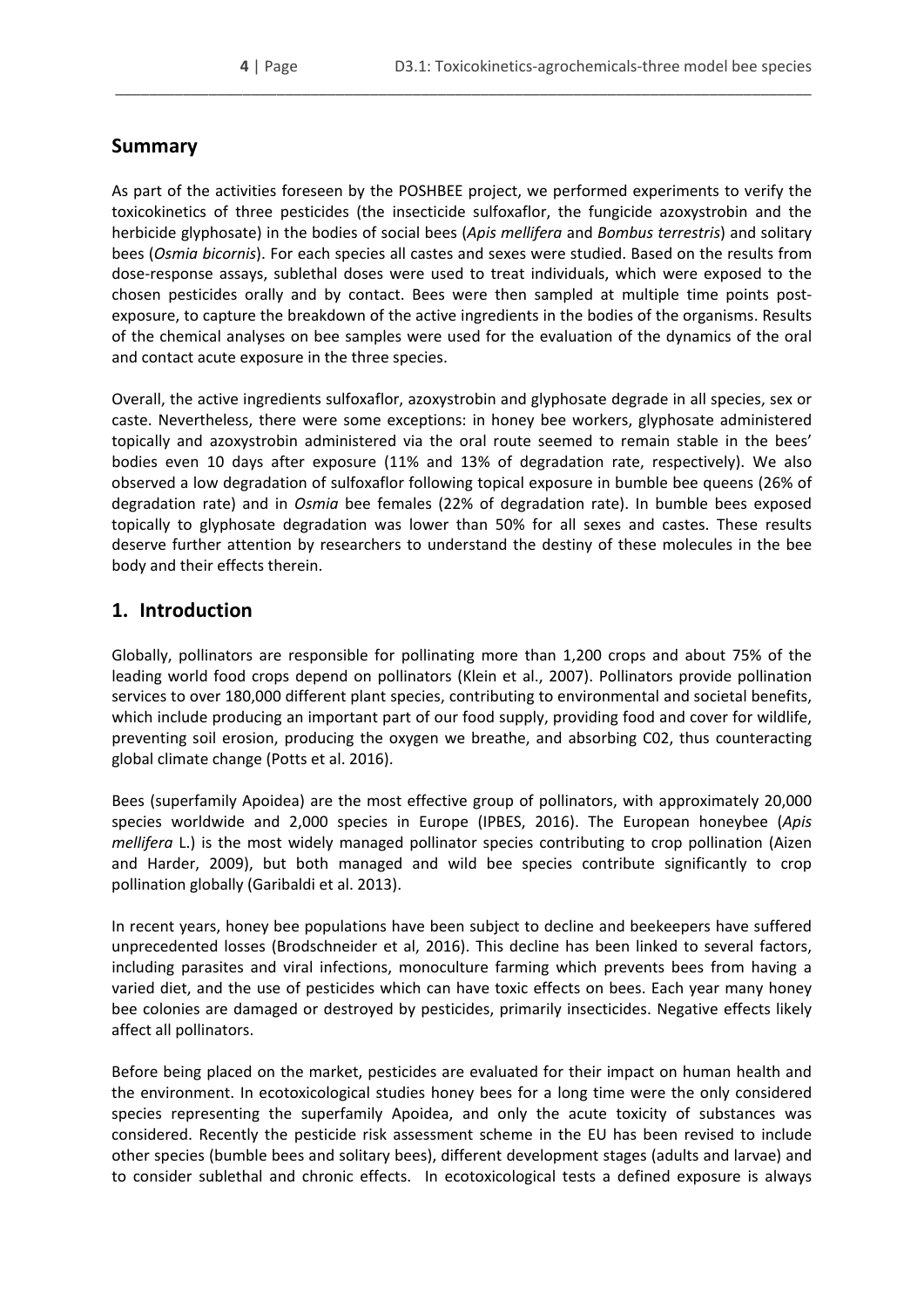assured. However, substances may also differ in terms of how rapidly they may be degraded in the bee's body, and insights into these mechanisms may provide useful input for further reviewing the test protocols for evaluating the impact of a certain chemical.

\_\_\_\_\_\_\_\_\_\_\_\_\_\_\_\_\_\_\_\_\_\_\_\_\_\_\_\_\_\_\_\_\_\_\_\_\_\_\_\_\_\_\_\_\_\_\_\_\_\_\_\_\_\_\_\_\_\_\_\_\_\_\_\_\_\_\_\_\_\_\_\_\_\_\_\_\_\_\_\_\_\_

Within the POSHBEE project, DL50s of selected active ingredients sulfoxaflor (insecticide), azoxystrobin (fungicide) and glyphosate (herbicide) were determined [\(Poshbee deliverable D3.2](https://poshbee.eu/documents/1/)  [Alaux et al,](https://poshbee.eu/documents/1/) May 2022).

These substances were chosen because:

- the insecticide sulfoxaflor seemed to be replacing the banned neonicotinoids across the EU and beyond, being a systemic insecticide with a similar mode of action as neonicotinoids (nicotinic acetylcholine receptor (nAChR) competitive modulators), and thus may have similar negative effects on pollinators;
- the fungicide azoxystrobin is one of the most widely used fungicides. Its mode of action is inhibition of the respiration system, which can also affect insects, and its usage coincides with sulfoxaflor and hence might threaten bees with mixed exposure;
- the herbicide glyphosate is the most widespread and used pesticide in the world, while the impact on non-target organisms is still unclear and controversial.

In this report we summarize the methods and results of experiments performed to determine the dynamics of the active ingredients' metabolization within individual bees, following their exposure to sub-lethal doses, which were chosen using data obtained from determination of LD50s of the model active substances sulfoxaflor and azoxystrobin (D 3.2 Alaux et al,). The three model bee species: *Apis mellifera*, *Bombus terrestris,* and *Osmia bicornis* were used, including in some cases different castes and sexes. In bumble bees, tests were performed on workers, males, and queens, exposed orally and by contact. In honey bees, tests were performed on workers and queens exposed orally and by contact, and drones exposed by contact. In *O. bicornis*, both sexes were exposed orally and by contact. The final sampling points reported in this deliverable differ for the different substances and species, due to the different mortality trends and different foreseen breakdown dynamics observed during the dose-response experiments.

## <span id="page-4-0"></span>**2. Toxicokinetic assessment of oral acute exposure**

Bees were orally exposed to sublethal doses of the chosen agrochemicals and subsequently groups of bees were sampled at different time points following the exposure.

Samples weighing at least 2 g were used for chemical analyses. For sulfoxaflor and azoxystrobin the substrates were prepared with a simplified QuEChERS method, which consists of an extraction and a purification stage: in the extraction stage, MgSO<sub>4</sub> salts together with a solution of water and acetonitrile were added. The samples were centrifuged and the supernatant collected and purified with a PSA resin, before further centrifugation, concentration and a specific solvent added for the LC-MS/MS analysis. Quantification of active ingredients was performed by means of a calibration curve with the standards in solvent, which was conducted at each analytical cycle. For both azoxystrobin and sulfoxaflor LOD was 2  $\mu$ g/kg and LOQ 10  $\mu$ g/kg. External calibration in solvent was from 2  $\mu$ g/kg to 400  $\mu$ g/kg.

For glyphosate analyses bee samples (2 g), were extracted in aqueous media and analysed by UPLC-MS/MS after precolumn derivatization reaction with 9-fluorenylmethoxycarbonyl chloride (9-FMOC-Cl), with glyphosate-2-13C as Internal Standard. The derivatization reaction was conducted in basic borate buffer at pH 10.5. After derivatization the mixtures were filtered using 25mm PTFE filter (0,45µm pore size) directly in 1.5 ml polypropylene LC vials. The LOQ and LOD for these bees matrix are: LOQ 10 µg/kg, LOQ 3 µg/kg. The quantification was performed at each batch of analysis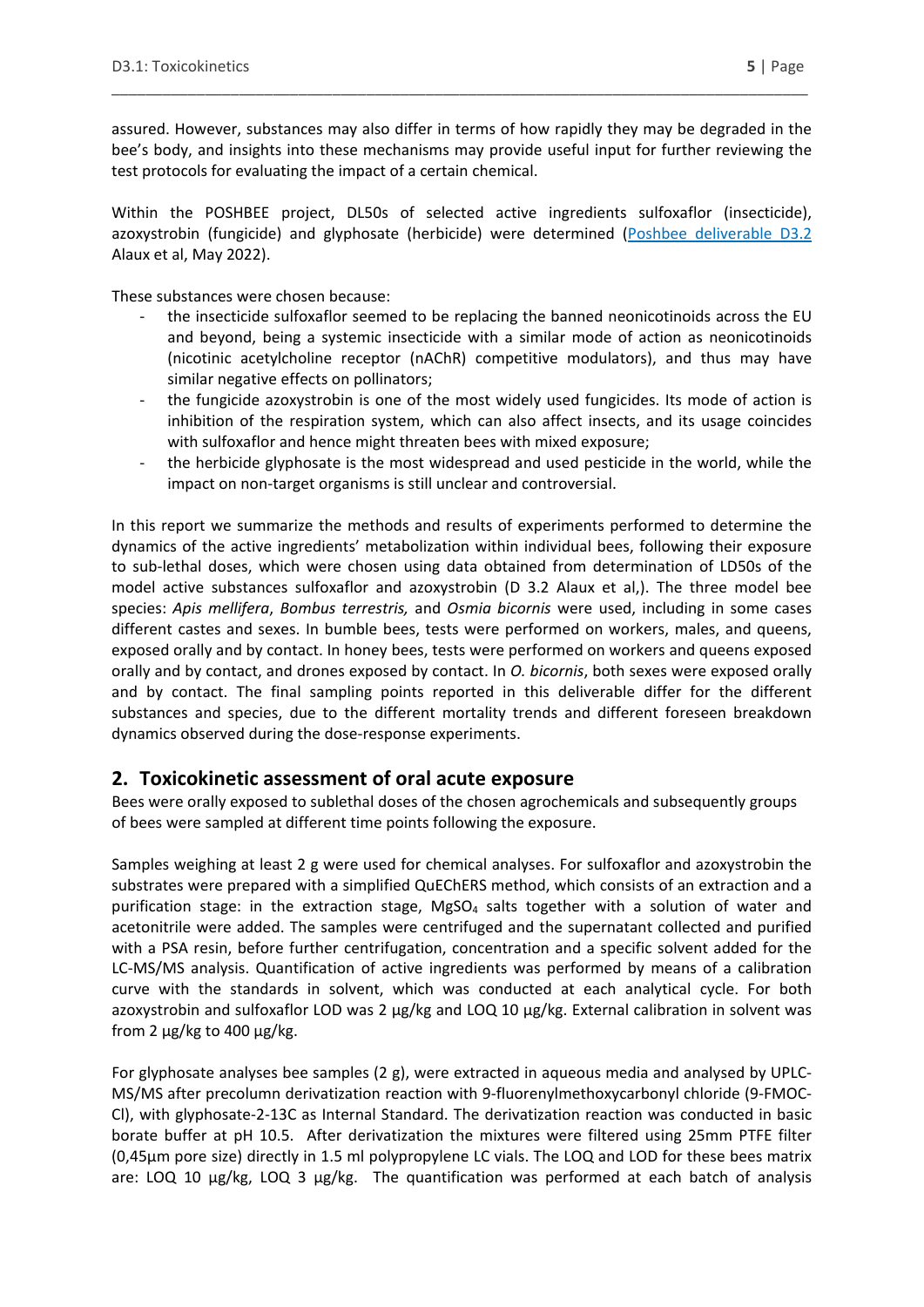derivatization, with a series of calibration standard solution in the concentration range of 5-1000 µg/kg. The samples which exceeded the glyphosate concentration of 1000 µg/kg (higher than the linearity response of glyphosate) were diluted with water prior to the derivatization step and rederivatized.

\_\_\_\_\_\_\_\_\_\_\_\_\_\_\_\_\_\_\_\_\_\_\_\_\_\_\_\_\_\_\_\_\_\_\_\_\_\_\_\_\_\_\_\_\_\_\_\_\_\_\_\_\_\_\_\_\_\_\_\_\_\_\_\_\_\_\_\_\_\_\_\_\_\_\_\_\_\_\_\_\_\_

## **2.1. Honey bees**

<span id="page-5-0"></span>The comprehensive methods employed in the experiment are described i[n PoshBee deliverable D3.2](https://poshbee.eu/getatt.php?filename=PoshBee+Deliverable+D3.2+Improved+protocols+for+testing+agrochems_bees_FINALv2_3412.pdf) by Medrzycki et al., 2021.

## <span id="page-5-1"></span>**2.1.1. Honey bee workers**

*Apis mellifera ligustica*, one of the most widely commercially used honey bee subspecies in Europe and worldwide (Meixner et al., 2010) was used for the experiment. As described in more detail in Medrzycki et al., 2021, newly emerged worker bees were incubated at 33 °C for 3-4 days, while being fed with sucrose solution *ad libitum*. Bees were then randomly allocated to the test cages (30 bees per cage) after being anaesthetised by CO2:air mixture for a short time interval. One cage per time point per replicate was set up, and three replicates were performed. For oral exposure, each cage received a feeder containing a total of 300 microlitres of test feeding solution (=10 μL per bee), for a duration of 4 hours (maximum).

Bees were then fed *ad libitum* with sucrose solution, apart from the sampling points, where the bees were starved for 2 hours before freezing the whole test cage at -18°C. Bee mortality in each cage was assessed and recorded after the exposure, and each time a sample was collected.

Sampling points differed according to the tested substance due to the different mortality trends and different foreseen breakdown dynamics observed during the dose-response experiments.

Levels of residues found in the bee bodies at the beginning of the experiment (after exposure) and at the end are reported. The final time point was 72 hours for sulfoxaflor, 10 days for azoxystrobin and for glyphosate.

Sulfoxaflor was tested in pure (active substance) form - no commercial formulation was used. The test syrup was prepared by adding a 50mg/L sulfoxaflor solution in acetone to the sucrose solution (50%w/v), at a rate of 1%. Thus 10μL (dose per one bee) of this diet contained 5ng of the chemical. Azoxystrobin was tested as commercial formulation Amistar which contains 250g of active ingredient per litre of formulation. The test syrup was prepared by adding Amistar (diluted 1/100 in water) to the sucrose solution (50%w/v), at a rate of 40mL/L. Thus 10μL (dose per one bee) of this diet contained 1μg of the chemical. Glyphosate was tested as commercial formulation Roundup Platinum which contains 480g of active ingredient per litre of formulation. The test syrup was prepared by adding Roundup Platinum (diluted 1/100 in water) to the sucrose solution (50%w/v), at a rate of 20.83mL/L. Thus 10μL (dose per one bee) of this diet contained 1μg of the chemical.

| <b>Substance</b>                    | <b>Initial level</b><br>$(\mu g/g)$ | <b>Final level</b><br>$(\mu g/g)$ | <b>Degradation</b><br>rate |
|-------------------------------------|-------------------------------------|-----------------------------------|----------------------------|
| Sulfoxaflor<br>(pure)               | 0.043                               | 0.023                             | 46%                        |
| Azoxystrobin<br>(Amistar)           | 3.472                               | 3.016                             | 13%                        |
| Glyphosate<br>(Roundup<br>Platinum) | 0.306                               | 0.148                             | 52%                        |

**Table 1: Degradation of the active substances in worker honey bees, exposed orally.**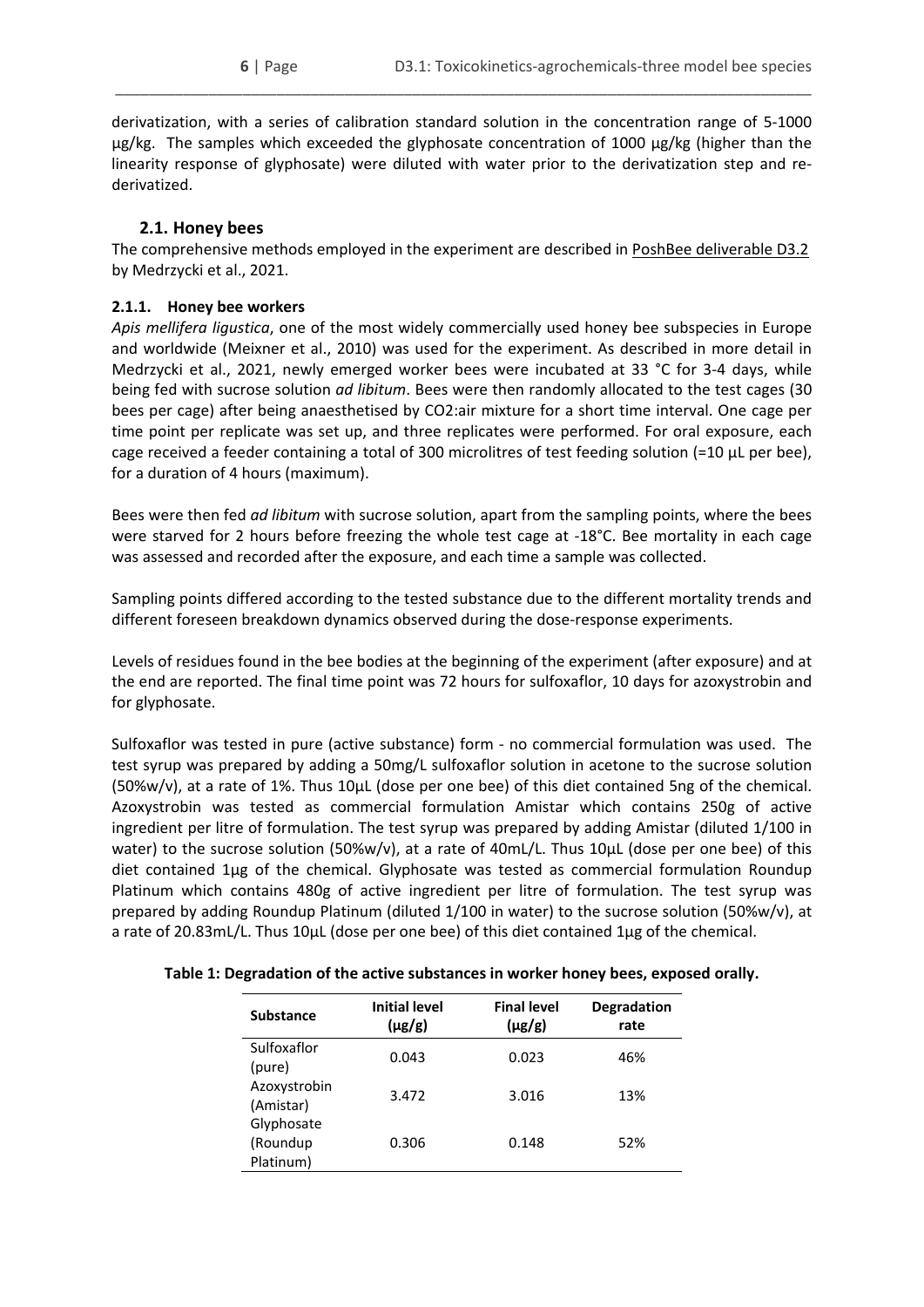Table 1 reports the concentration of the active substance found in the samples of honey bee bodies immediately after the 4 hour exposure period (initial level) and then after 72 hours for sulfoxaflor, and after 10 days for azoxystrobin and for glyphosate (final levels). Different final timepoints were chosen due to the different toxicity of the three substances highlighted in the dose-response studies (see [PoshBee deliverable D3.3](https://poshbee.eu/documents/1) Alaux et al., 2022). While sulfoxaflor and glyphosate seemed to degrade at high rates (especially sulfoxaflor, with residue levels in bee bodies halved in the final timepoints) azoxystrobin seemed to remain stable in the bee body. This could be due to accumulation in the fat bodies, although specific studies with separation of the different bee organs should be performed to confirm this.

\_\_\_\_\_\_\_\_\_\_\_\_\_\_\_\_\_\_\_\_\_\_\_\_\_\_\_\_\_\_\_\_\_\_\_\_\_\_\_\_\_\_\_\_\_\_\_\_\_\_\_\_\_\_\_\_\_\_\_\_\_\_\_\_\_\_\_\_\_\_\_\_\_\_\_\_\_\_\_\_\_\_

## <span id="page-6-0"></span>**2.1.2. Honey bee queens**

Honey bee queens were tested using the same methods as for honey bee workers. Table 2 reports levels of the a.i. immediately after the end of the oral exposure and 24 hours later.

| <b>Substance</b>                    | <b>Initial level</b><br>$(\mu g/g)$ | <b>Final level</b><br>$(\mu g/g)$ | <b>Degradation</b><br>rate |
|-------------------------------------|-------------------------------------|-----------------------------------|----------------------------|
| Sulfoxaflor<br>(pure)               | 0.026                               | 0.011                             | 58%                        |
| Azoxystrobin<br>(Amistar)           | 0.267                               | 0.104                             | 61%                        |
| Glyphosate<br>(Roundup<br>Platinum) | 3.269                               | 0.776                             | 76%                        |

#### **Table 2: Degradation of the active substances in queen honey bees, exposed orally.**

Degradation was higher in queens than in workers for all a.i., and the low degradation of azoxystrobin found in workers was not noticed in queens, highlighting the physiological differences between the castes.

## <span id="page-6-1"></span>**2.1.3. Honey bee drones**

Honey bee drones of the subspecies *A. m. carnica* were tested using the same methods as for honey bee workers. However for honey bee drones there was a high mortality in the cages and it was not possible to collect sufficient individuals for the chemical analyses.

## **2.2. Bumble bees (***Bombus terrestris***)**

<span id="page-6-2"></span>The toxicological endpoints and metabolization rate of agrochemicals after oral exposure on workers, males, and queens of *Bombus terrestris* were determined. The comprehensive methods employed in the experiment are described in [PoshBee deliverable D3.2](https://poshbee.eu/getatt.php?filename=PoshBee+Deliverable+D3.2+Improved+protocols+for+testing+agrochems_bees_FINALv2_3412.pdf) by Medrzycki et al., 2021. Bumble bees were randomly selected from colonies and evenly distributed by weight (avoiding extremely small and large sized workers). Bees were then individually allocated to Nicot® cages and adapted to the test conditions (25 ± 1 °C, ∼60% relative humidity and darkness) for 24 h with *ad libitum* access to untreated 50 % weight per volume (w/v) aqueous sucrose solution. Prior to the test, bees were starved for about 2-6h and dosed individually with test feeding solution (40 μL per bee) for a duration of 4 hours (maximum). Bees were then fed *ad libitum* with sucrose solution, apart from the sampling points, and then frozen at -18°C.

For all substances the reported initial level is the amount of residues in samples collected immediately after exposure, while the final level is residues in samples collected 72 hours after exposure. Levels of residues found in the bumble bee samples at the beginning and at the end of the experiment are reported in Tables 2, 3 and 4.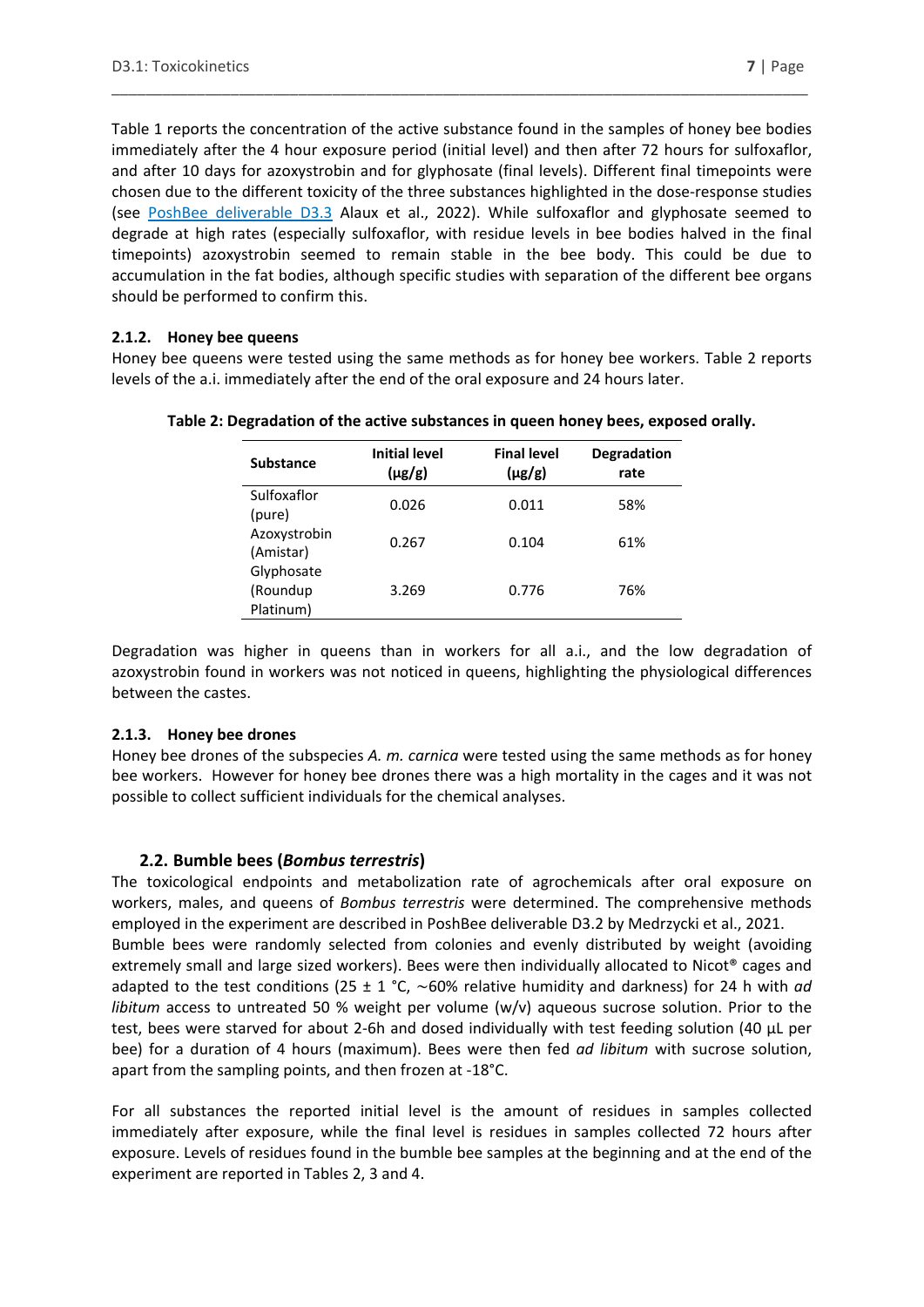Sulfoxaflor and glyphosate were tested in pure (active substance) form, while azoxystrobin was tested as the commercial formulation Amistar which contains 250g of active ingredient per litre of formulation.

\_\_\_\_\_\_\_\_\_\_\_\_\_\_\_\_\_\_\_\_\_\_\_\_\_\_\_\_\_\_\_\_\_\_\_\_\_\_\_\_\_\_\_\_\_\_\_\_\_\_\_\_\_\_\_\_\_\_\_\_\_\_\_\_\_\_\_\_\_\_\_\_\_\_\_\_\_\_\_\_\_\_

#### **2.2.1. Bumble bee workers**

<span id="page-7-0"></span>Each worker bumble bee was treated with 0.08 μg/bee of sulfoxaflor, 80 μg/bee of azoxystrobin, or 200 μg/bee of glyphosate; test substances were added to 40 μL 50% w/v sucrose solution.

| <b>Substance</b>          | <b>Initial level</b><br>$(\mu g/g)$ | <b>Final level</b><br>$(\mu g/g)$ | <b>Degradation</b><br>rate |
|---------------------------|-------------------------------------|-----------------------------------|----------------------------|
| Sulfoxaflor               | 0.482                               | 0.024                             | 95%                        |
| Azoxystrobin<br>(Amistar) | 289.490                             | 35.495                            | 88%                        |
| Glyphosate                | 38.577                              | 2.043                             | 95%                        |

**Table 3: Degradation of the active substance in worker bumble bees, exposed orally.**

Table 3 reports the concentration of the active substance found in the samples of bumble bee workers' bodies immediately after exposure period (initial level) and then after 72 hours (final level). Degradation of all the tested substances in bumble bee workers was high, compared to results in honey bee workers.

#### **2.2.2. Bumble bee queens**

<span id="page-7-1"></span>Each queen bumble bee was treated with 0.18 μg/bee of sulfoxaflor, 350 μg/bee of azoxystrobin, or 200 μg/bee of glyphosate; test substances were added to 40 μL 50% w/v sucrose solution.

| <b>Substance</b>          | <b>Initial level</b><br>$(\mu g/g)$ | <b>Final level</b><br>$(\mu g/g)$ | <b>Degradation</b><br>rate |
|---------------------------|-------------------------------------|-----------------------------------|----------------------------|
| Sulfoxaflor               | 0.269                               | 0.010                             | 96%                        |
| Azoxystrobin<br>(Amistar) | 188.096                             | 31.752                            | 83%                        |
| Glyphosate                | 69.471                              | 7.560                             | 89%                        |

**Table 4: Degradation of the active substance in queen bumble bees, exposed orally.**

Table 4 reports the concentration of the active substance found in the samples of queen bumble bee bodies immediately after exposure period (initial level) and then after 72 hours (final level). Degradation of all the tested substances in bumble bee queens was higher than in honey bee workers and comparable to bumble bee workers.

## **2.2.3. Bumble bee males**

<span id="page-7-2"></span>Each male bumble bee was treated with 0.02 μg/bee of sulfoxaflor, 80 μg/bee of azoxystrobin, or 200 μg/bee of glyphosate; test substances were added to 40 μL 50% w/v sucrose solution.

**Table 5: Degradation of the active substance in male bumble bees, exposed orally.**

| <b>Substance</b>          | <b>Initial level</b><br>$(\mu g/g)$ | <b>Final level</b><br>$(\mu g/g)$ | <b>Degradation</b><br>rate |
|---------------------------|-------------------------------------|-----------------------------------|----------------------------|
| Sulfoxaflor               | 0.077                               | < 0.010                           | 87%                        |
| Azoxystrobin<br>(Amistar) | 328.326                             | 21.328                            | 94%                        |
| Glyphosate                | 12.260                              | 4.699                             | 62%                        |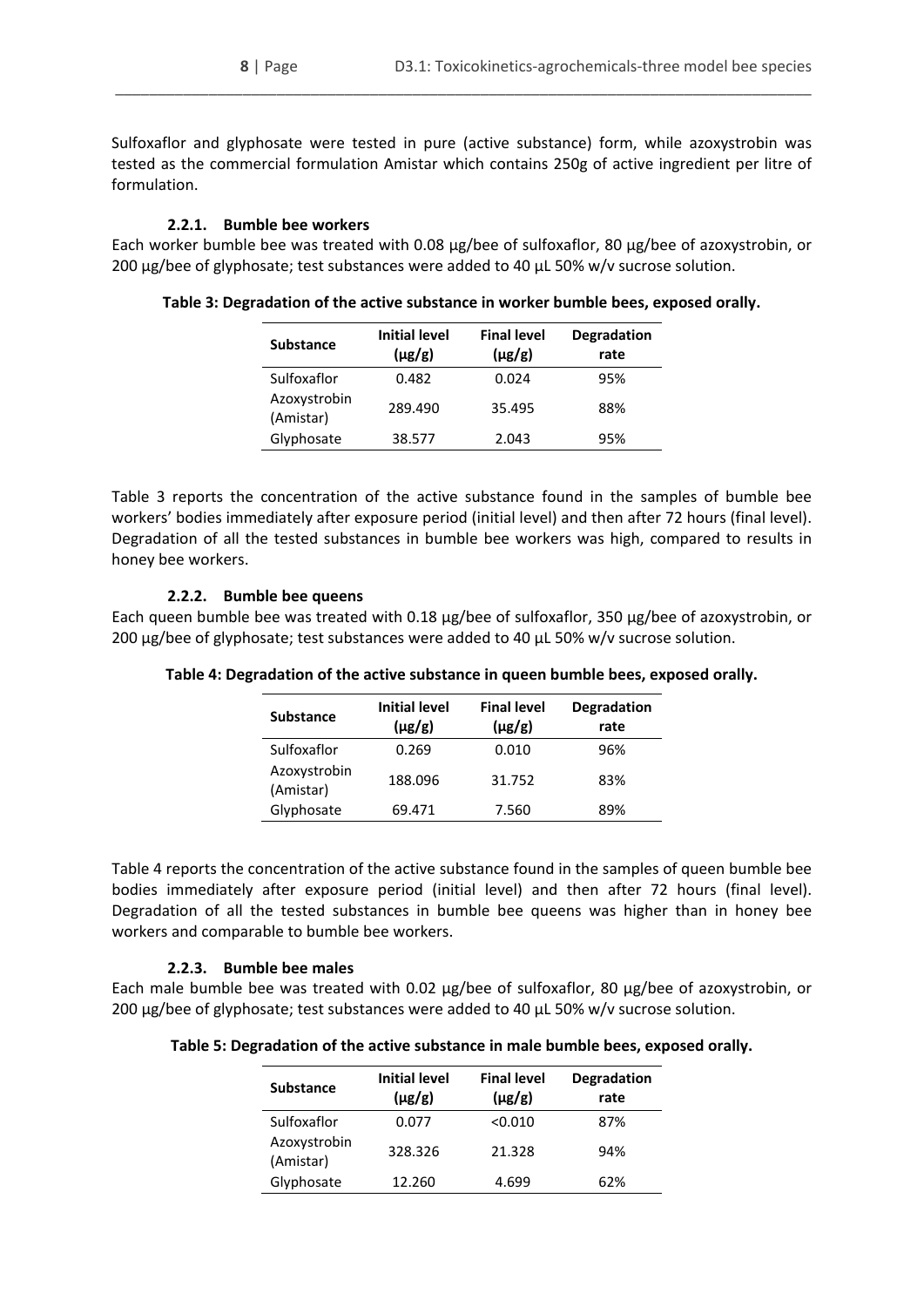Table 5 reports the concentration of the active substance found in the samples of male bumble bee bodies immediately after the exposure period (initial level) and then after 72 hours (final level). Degradation of all the tested substances in bumble bee males was higher than in honey bee workers but slightly lower than in bumble bee workers.

\_\_\_\_\_\_\_\_\_\_\_\_\_\_\_\_\_\_\_\_\_\_\_\_\_\_\_\_\_\_\_\_\_\_\_\_\_\_\_\_\_\_\_\_\_\_\_\_\_\_\_\_\_\_\_\_\_\_\_\_\_\_\_\_\_\_\_\_\_\_\_\_\_\_\_\_\_\_\_\_\_\_

## **2.3. Solitary bees (***Osmia bicornis***)**

<span id="page-8-0"></span>Males and females from a commercially reared *Osmia bicornis* population were recruited to test the toxicokinetics of the target chemicals sulfoxaflor, azoxystrobin and glyphosate in its commercial formulation Roundup ProActive.

The methods used for exposure and husbandry of the bees are described in detail in Medrzycki, P. et al. (2021). Modification from protocols described herein include group housing (n=9 individuals/cage) in metal cages (9\*9\*5 cm) as opposed to individual housing. The food source during testing was given *ad libitum* 50% w/v sucrose solution. The sulfoxaflor nominal dose given was 0.003 µg/bee, azoxystrobin 1 μg/bee, and for glyphosate 100 µg/bee. All doses were dissolved in 20 μL 50% w/v sucrose solution.

Males and females were tested separately. The initial time point was at the end of the exposure phase (3 hours) and the final time point was 48 hours from exposure for sulfoxaflor and 14 days for azoxystrobin and glyphosate exposure. The residues per bee at the first and final sampling points are presented in Tables 6 and 7. The degradation rate signifies the residues present in the initial sample divided by that present at the final sampling point.

## **Table 6: Degradation of the active substances in female** *O. bicornis***, exposed orally.**

| <b>Substance</b> | <b>Initial level</b><br>$(\mu g/g)$ | <b>Final level</b><br>$(\mu g/g)$ | <b>Degradation</b><br>rate |
|------------------|-------------------------------------|-----------------------------------|----------------------------|
| Sulfoxaflor      | 0.082                               | 0.029                             | 67%                        |
| Azoxystrobin     | 0.986                               | 0.006                             | >99%                       |
| Glyphosate       | 0.669                               | 0.189                             | 71%                        |
| (Roundup         |                                     |                                   |                            |
| ProActive)       |                                     |                                   |                            |

#### **Table 7: Degradation of the active substances in male** *O. bicornis***, exposed orally.**

| <b>Substance</b> | <b>Initial level</b><br>$(\mu g/g)$ | <b>Final level</b><br>$(\mu g/g)$ | <b>Degradation</b><br>rate |
|------------------|-------------------------------------|-----------------------------------|----------------------------|
| Sulfoxaflor      | 0.159                               | 0.0454                            | 71%                        |
| Azoxystrobin     | 5.129                               | 0.009                             | >99%                       |
| Glyphosate       | 0.614                               | 0.362                             | 41%                        |
| (Roundup         |                                     |                                   |                            |
| ProActive)       |                                     |                                   |                            |

As shown in Tables 6 and 7 degradation of azoxystrobin after 14 days was almost complete in both females and males (>99%). Levels of sulfoxaflor were more than halved in 48 hours (67-71%). The degradation of glyphosate was considerably slower, with 71-41% reduction after 14 days.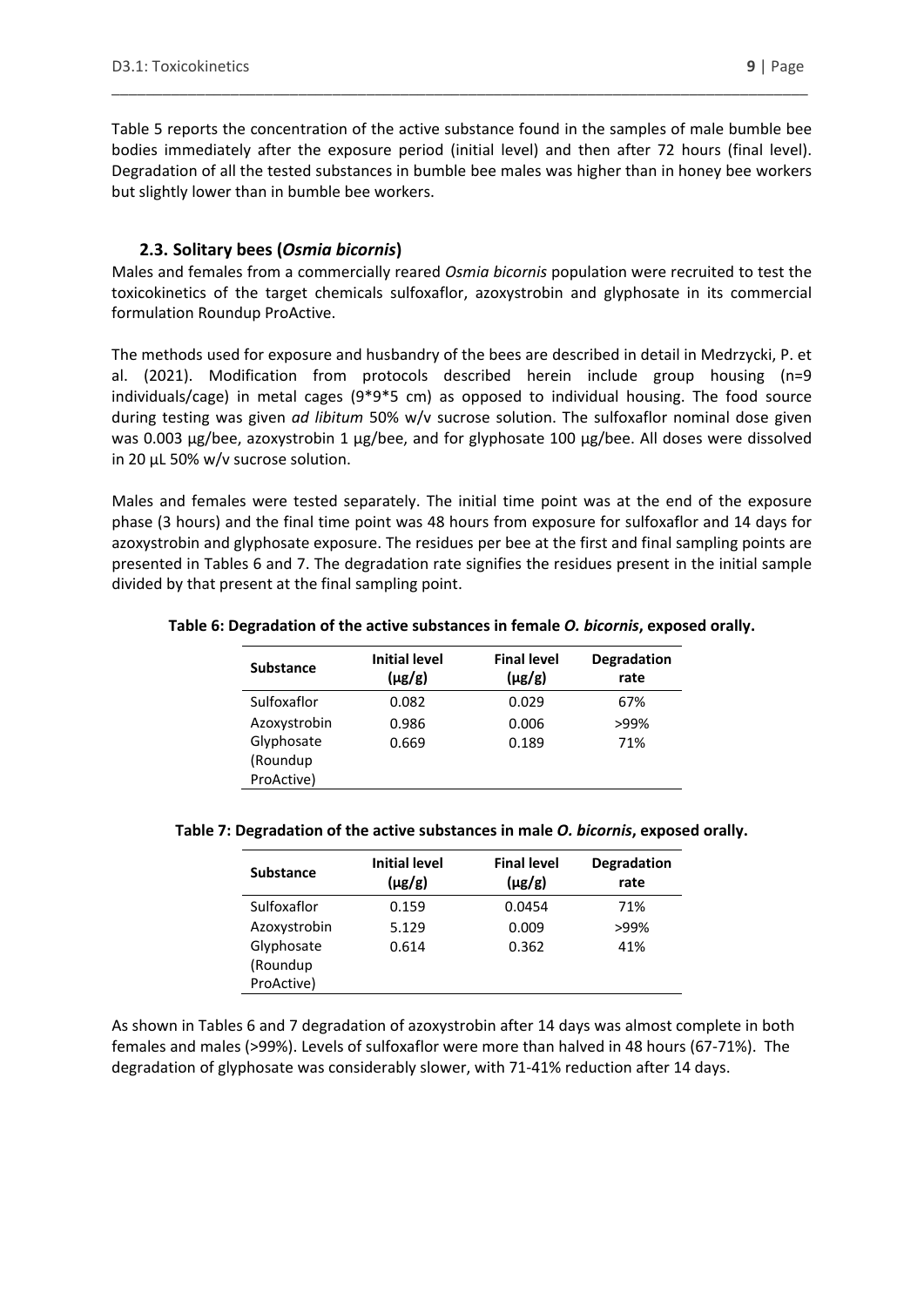# <span id="page-9-0"></span>**3. Toxicokinetic assessment of contact acute exposure**

Bees were exposed by contact to sublethal doses of the chosen agrochemicals and subsequently groups of bees were sampled at different time points following the exposure. The analytical methods are the same as described for the samples from the oral exposure.

\_\_\_\_\_\_\_\_\_\_\_\_\_\_\_\_\_\_\_\_\_\_\_\_\_\_\_\_\_\_\_\_\_\_\_\_\_\_\_\_\_\_\_\_\_\_\_\_\_\_\_\_\_\_\_\_\_\_\_\_\_\_\_\_\_\_\_\_\_\_\_\_\_\_\_\_\_\_\_\_\_\_

## **3.1. Honey bees**

<span id="page-9-1"></span>The comprehensive methods employed in the experiment are described in PoshBee deliverable D3.2 by Medrzycki et al., 2021.

## <span id="page-9-2"></span>**3.1.1. Honey bee workers**

The same source colonies of *Apis mellifera ligustica* used for the oral exposure were used for assessment of the toxicokinetics following contact acute exposure. As described in more detail in Medrzycki et al., 2021, newly emerged worker bees were incubated at 33 °C for 3-4 days, while being fed with sucrose solution *ad libitum*. Bees were then randomly allocated to the test cages (30 bees per cage) after being anaesthetised by CO2:air mixture for a short time interval. One cage per time point per replicate was set up, and three replicates were performed. For the contact exposure, 1μl of the test solution was applied on the dorsal side of the thorax of each bee, with a micropipette. The test solutions contained respectively 5ng of sulfoxaflor, 1μg of azoxystrobin, or 1μg of glyphosate. The solutions were prepared with sulfoxaflor and azoxystrobin in pure form, while glyphosate was contained in the commercial formulation Roundup Platinum.

After treatment bees were then incubated and fed *ad libitum* with sucrose solution, apart from the sampling points, where the bees were starved for 2 hours before freezing the whole test cage at - 18°C. The initial level corresponds to immediately after exposure, while the final level corresponds to 96 hours after exposure for sulfoxaflor and to 7 days after exposure for azoxystrobin and glyphosate.

| <b>Substance</b> | <b>Initial level</b><br>$(\mu g/g)$ | <b>Final level</b><br>$(\mu g/g)$ | <b>Degradation</b><br>rate |
|------------------|-------------------------------------|-----------------------------------|----------------------------|
| Sulfoxaflor      | 0.065                               | 0.013                             | 80%                        |
| Azoxystrobin     | 2.362                               | 0.383                             | 84%                        |
| Glyphosate       |                                     |                                   |                            |
| (Roundup         | 0.265                               | 0.231                             | 11%                        |
| Platinum)        |                                     |                                   |                            |

## **Table 8: Degradation of the active substance in worker honey bees exposed by contact.**

Results show that in honey bee workers degradation of sulfoxaflor and azoxystrobin was higher after contact, when compared with oral exposure, while for glyphosate degradation was higher in the oral exposure (52%).

## <span id="page-9-3"></span>**3.1.2. Honey bee queens**

The same source of honey bee queens used for the oral exposure were used for topic exposure. Similar to workers, honey bee queens were individually treated with the spiked test solutions. Results are summarized in Table 9.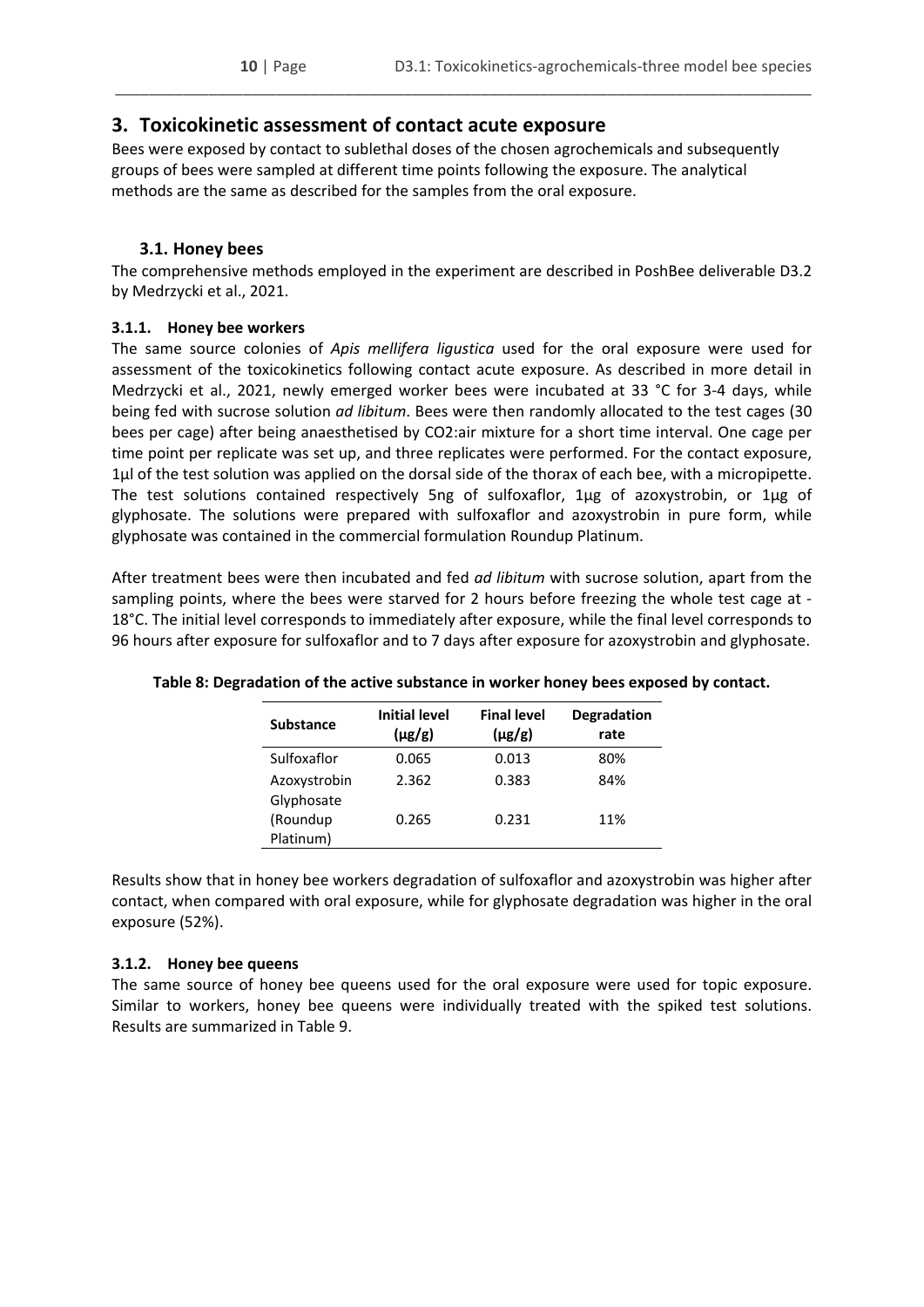| <b>Substance</b> | <b>Initial level</b><br>$(\mu g/g)$ | <b>Final level</b><br>$(\mu g/g)$ | <b>Degradation</b><br>rate |
|------------------|-------------------------------------|-----------------------------------|----------------------------|
| Sulfoxaflor      | 0.018                               | < 0.010                           | 99%                        |
| Azoxystrobin     | 13.920                              | 2.997                             | 78%                        |
| Glyphosate       |                                     |                                   |                            |
| (Roundup         | 0.140                               | 0.163                             | 0%                         |
| Platinum)        |                                     |                                   |                            |

The type of exposure influenced degradation in opposite ways: for sulfoxaflor, following topic exposure degradation was highest; for glyphosate, 24 hours post topic exposure, the level of the a.i. was unchanged.

#### <span id="page-10-0"></span>**3.1.3. Honey bee drones**

Honey bee drones were tested using the same methods as for honey bee workers. Results are summarized in Table 10. Initial levels are immediately after exposure while final levels were measured 96h post exposure for sulfoxaflor and 10 days after exposure for azoxystrobin and glyphosate.

| <b>Substance</b>           | <b>Initial level</b><br>$(\mu g/g)$ | <b>Final level</b><br>$(\mu g/g)$ | <b>Degradation</b><br>rate |
|----------------------------|-------------------------------------|-----------------------------------|----------------------------|
| Sulfoxaflor                | 0.024                               | 0.010                             | 58%                        |
| Azoxystrobin<br>Glyphosate | 3.965                               | 0.273                             | 93%                        |
| (Roundup<br>Platinum)      | 3.269                               | 0.409                             | 87%                        |

**Table 10: Degradation of the active substance in drone honey bees exposed by contact.**

Degradation in drones was over 50% for all tested a.i. and highest for azoxystrobin, similar to workers. Glyphosate showed highest degradation in drones, compared to workers and queens.

## **3.2. Bumble bees**

<span id="page-10-1"></span>The toxicological endpoints and metabolization rate of agrochemicals after contact exposure on workers, males and queens of *Bombus terrestris* were determined.

The protocols for bumble bees were designed based on the official existing guidelines edited by OECD (2017) and are detailed in D3.2 (Medrzycki, P. *et al*. 2021). For contact exposure, bees were dosed individually with one of the chemicals sulfoxaflor or azoxystrobin in pure form. Glyphosate was tested as commercial formulation ROUNDUP FLEX which contains 450g of active ingredient per litre of formulation. The initial level for sulfoxaflor and azoxystrobin is the amount of residues in samples collected immediately after exposure, while the final level is residues in samples collected 72 hours after exposure. In glyphosate tests, the initial level is the amount of residues in samples collected 2 hours after exposure, while the final level residues on samples collected 48 hours after exposure. Levels of residues found in the bumble bee samples at the beginning and at the end of the experiment are reported in Tables 8, 9 and 10.

## <span id="page-10-2"></span>**3.2.1. Bumble bee workers**

Each worker bumble bee was treated with 1 μg of sulfoxaflor, 100 μg of azoxystrobin and 200 μg of glyphosate. The treatment dose volume was a 2 µl drop on thorax.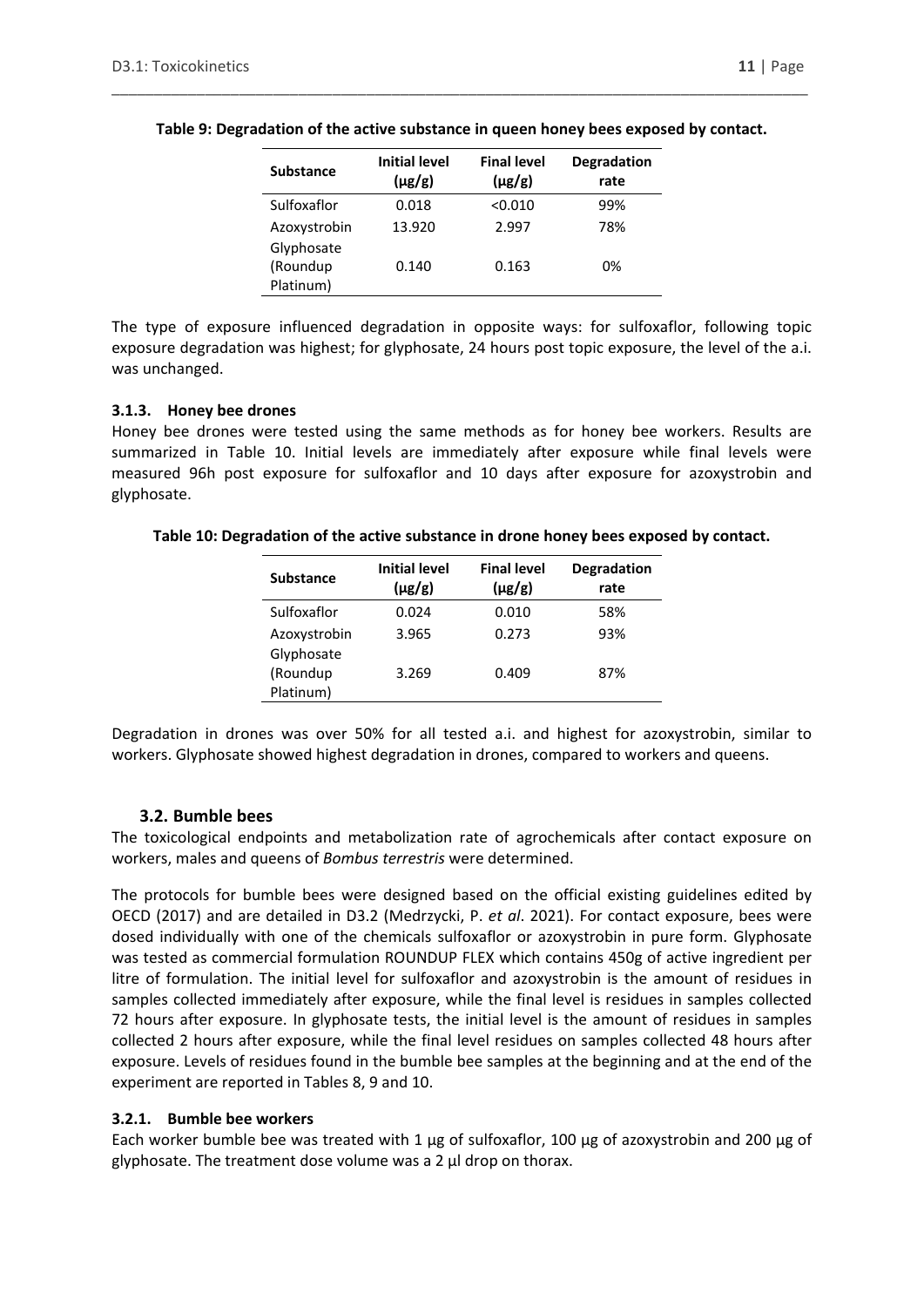| <b>Substance</b> | <b>Initial level</b><br>$(\mu$ g/g) | <b>Final level</b><br>$(\mu g/g)$ | <b>Degradation</b><br>rate |
|------------------|-------------------------------------|-----------------------------------|----------------------------|
| Sulfoxaflor      | 10.1                                | 3.71                              | 63%                        |
| Azoxystrobin     | 760                                 | 188                               | 75%                        |
| Glyphosate       | 0.468                               | 0.287                             | 39%                        |

Degradation 72 hours after exposure of bumble bee workers was highest for azoxystrobin and lowest for glyphosate.

#### <span id="page-11-0"></span>**3.2.2. Bumble bee males**

Each male bumble bee was treated with 0.5μg of the sulfoxaflor, 100 μg of azoxystrobin and 200 μg of glyphosate. The treatment dose volume was a 2 µl drop on thorax.

| <b>Substance</b> | <b>Initial level</b><br>$(\mu g/g)$ | <b>Final level</b><br>$(\mu g/g)$ | <b>Degradation</b><br>rate |
|------------------|-------------------------------------|-----------------------------------|----------------------------|
| Sulfoxaflor      | 5.887                               | 1.237                             | 79%                        |
| Azoxystrobin     | 1218.601                            | 536.466                           | 56%                        |
| Glyphosate       | 0.391                               | 0.194                             | 50%                        |

**Table 12: Degradation of the active substance in male bumble bees exposed by contact.**

Degradation 72 hours after exposure of bumble bee males was highest for sulfoxaflor, and in any case 50% or higher for glyphosate and azoxystrobin.

#### <span id="page-11-1"></span>**3.2.3. Bumble bee queens**

Each bumble bee queen was treated 20 μg of sulfoxaflor, 100 μg of azoxystrobin and 200 μg of glyphosate. The treatment volume dose was a 4  $\mu$ l drop on thorax.

| <b>Substance</b> | <b>Initial level</b><br>$(\mu g/g)$ | <b>Final level</b><br>$(\mu g/g)$ | <b>Degradation</b><br>rate |
|------------------|-------------------------------------|-----------------------------------|----------------------------|
| Sulfoxaflor      | 38.232                              | 28.423                            | 26%                        |
| Azoxystrobin     | 123.337                             | 25.104                            | 80%                        |
| Glyphosate       | 0.193                               | 0.097                             | 50%                        |

**Table 13: Degradation of the active substance in queen bumble bees exposed by contact.**

Degradation 72 hours after exposure of bumble bee queens was highest for azoxystrobin and lowest for sulfoxaflor.

#### **3.3. Solitary bee (***Osmia bicornis***)**

<span id="page-11-2"></span>The methods used for contact exposure of *O. bicornis* are described in detail in Medrzycki, P. *et al*. (2021). The food source given during testing was *ad libitum* 50% w/v sucrose solution. The nominal doses given were sulfoxaflor 0.00313 µg/bee (dissolved in acetone), azoxystrobin 1μg/bee (dissolved in acetone), and glyphosate (RoundUp ProActive, Bayer, Germany, diluted in water and with 0.01% TritonX added as surfactant) given in a 1μL droplet. At least 1 g bee bodies were collected per time point. The initial time point was immediately after exposure, while the final time point was 48 hours from exposure for sulfoxaflor and 8 days for azoxystrobin. For glyphosate, the final time point was 14 days post-exposure. The residues per bee at the first and final sampling points are presented in Tables 14 and 15.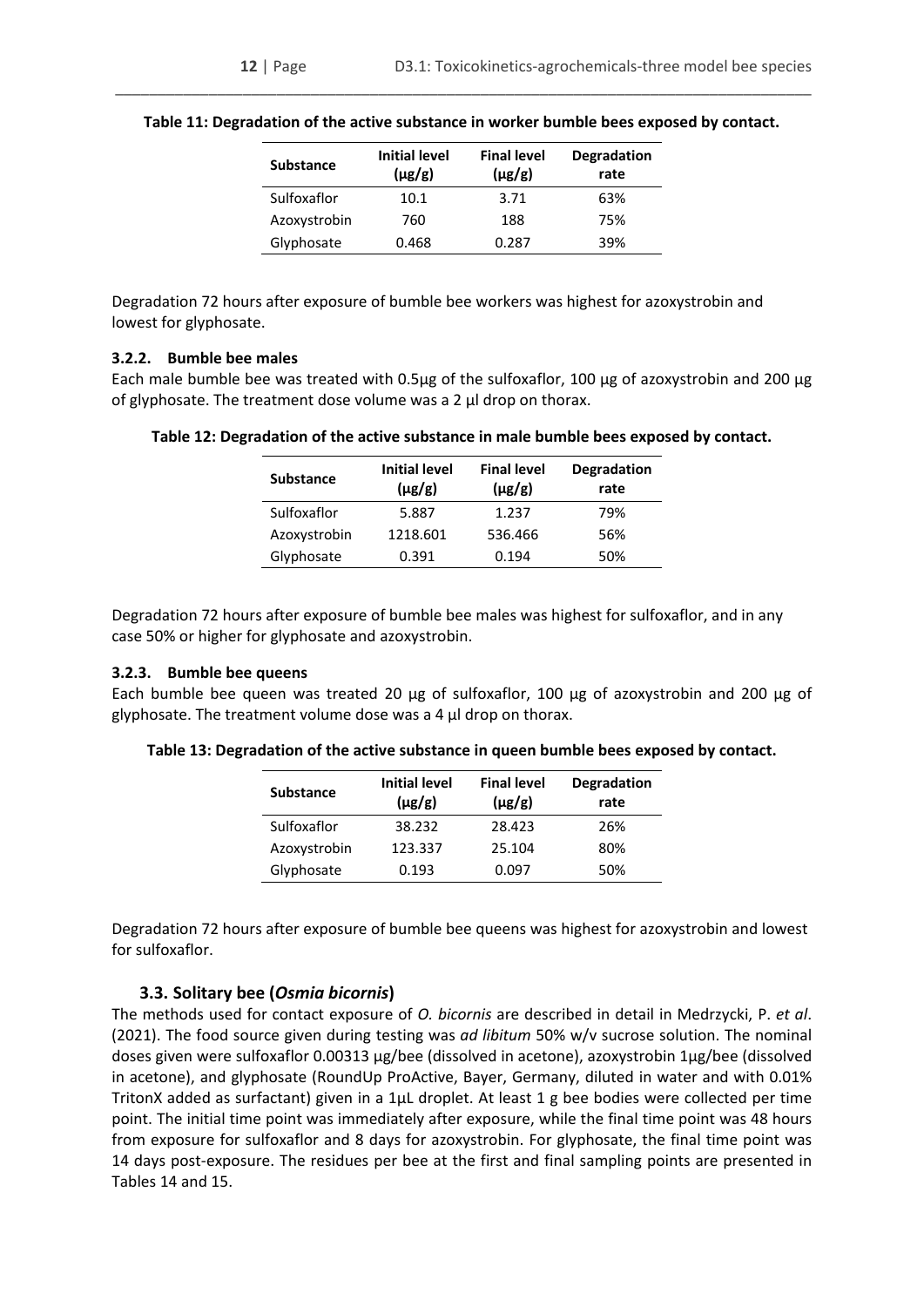| <b>Substance</b> | <b>Initial level</b><br>$(\mu g/g)$ | <b>Final level</b><br>$(\mu g/g)$ | <b>Degradation</b><br>rate |
|------------------|-------------------------------------|-----------------------------------|----------------------------|
| Sulfoxaflor      | 0.385                               | 0.118                             | 68%                        |
| Azoxystrobin     | 11.315                              | 1.391                             | 87%                        |
| Glyphosate       | 16.346                              | 0.939                             | 94%                        |

#### **Table 14: Degradation of the active substances in male** *O. bicornis***, exposed by contact.**

\_\_\_\_\_\_\_\_\_\_\_\_\_\_\_\_\_\_\_\_\_\_\_\_\_\_\_\_\_\_\_\_\_\_\_\_\_\_\_\_\_\_\_\_\_\_\_\_\_\_\_\_\_\_\_\_\_\_\_\_\_\_\_\_\_\_\_\_\_\_\_\_\_\_\_\_\_\_\_\_\_\_

#### **Table 15: Degradation of the active substances in female** *O. bicornis***, exposed by contact.**

| <b>Substance</b> | Initial level<br>$(\mu g/g)$ | <b>Final level</b><br>$(\mu g/g)$ | <b>Degradation</b><br>rate |
|------------------|------------------------------|-----------------------------------|----------------------------|
| Sulfoxaflor      | 0.082                        | 0.064                             | 21%                        |
| Azoxystrobin     | 6.838                        | 2.115                             | 69%                        |
| Glyphosate       | 6.252                        | 1.226                             | 80%                        |

The results show a considerably lower degradation rate of azoxystrobin after 8 days when exposed by contact (87-69%) compared to oral exposure (>99%). For sulfoxaflor, the degradation rates after 48 h are slower when contact exposed (21-68%) compared to orally exposed (67-71%). Glyphosate degrades faster with contact exposure (80-94%) compared with oral (41-71%).

## <span id="page-12-0"></span>**3.4. Comparison of toxicokinetics across species, sexes, castes and exposure modes**



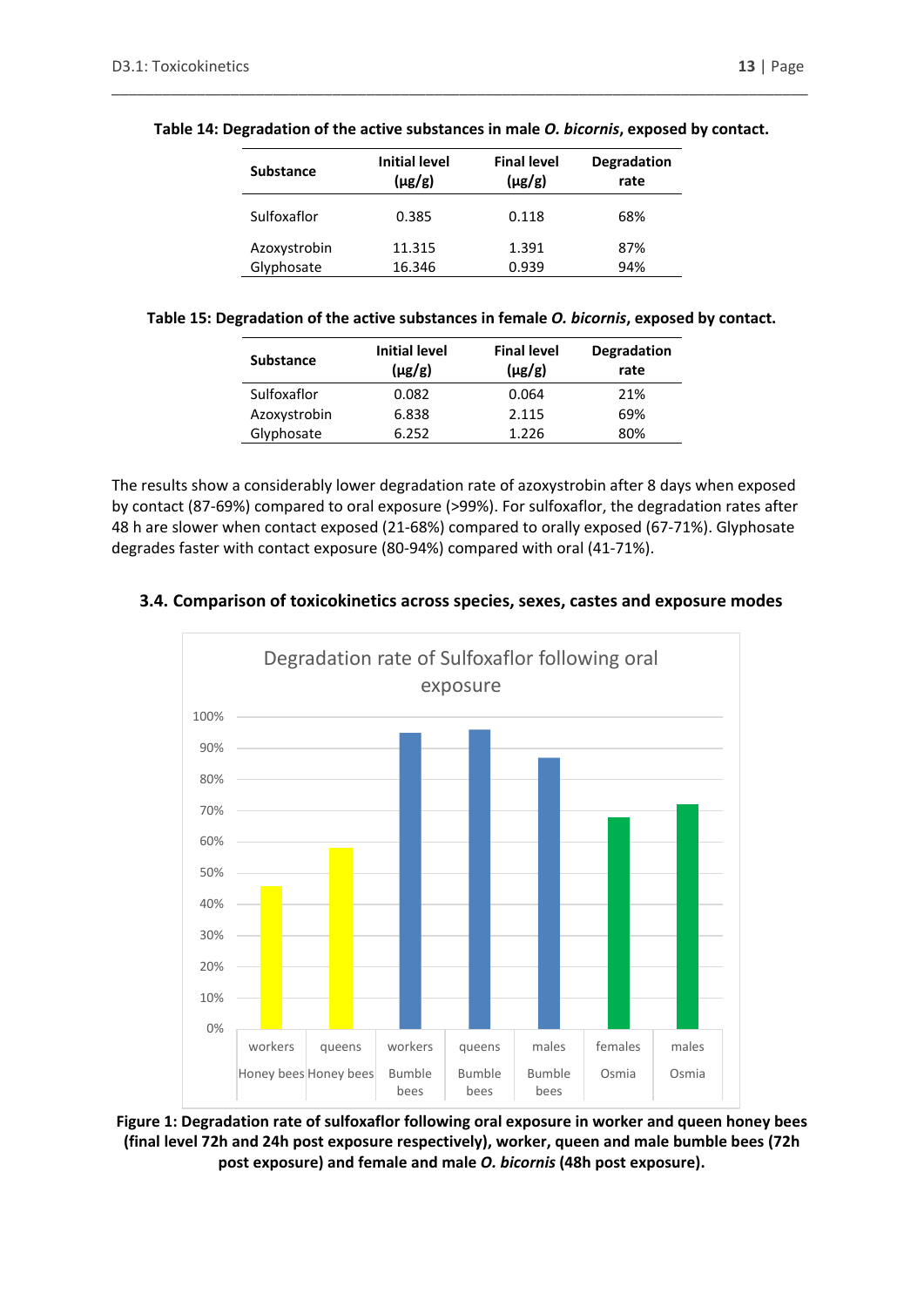

**Figure 2: Degradation rate of sulfoxaflor following contact exposure in worker and drone honey bees (final level 96h post exposure) and in honey bee queens (final level 24h post exposure), worker, male and queen bumble bees (72h post exposure) and male and female** *O. bicornis* **(48h post exposure).**

Degradation of sulfoxaflor in bumble bees and *Osmia* females was higher when the bees were orally exposed to the active ingredient. Conversely, in honey bee workers sulfoxaflor degraded at a higher rate when insects were topically exposed. A high variability of degradation rates was observed (Figure 1 and Figure 2).



**Figure 3: Degradation rate of Azoxystrobin following oral exposure in worker and queen honey bees (final level 10d and 24h post exposure respectively), worker, queen and male bumble bees (72h post exposure) and male and female** *O. bicornis* **(8d post exposure).**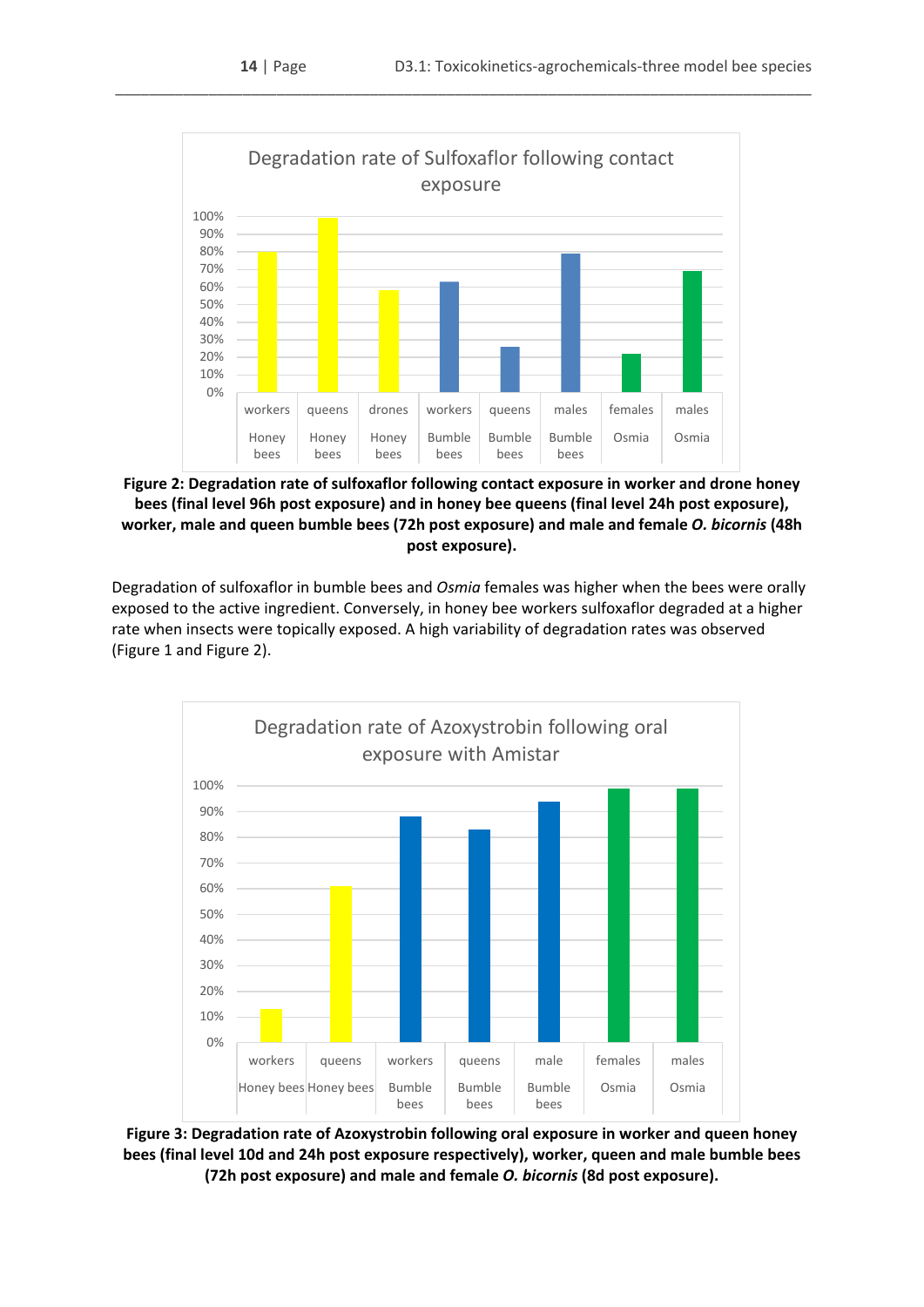

**Figure 4: Degradation rate of azoxystrobin following contact exposure in worker, queen and dronehoney bees (final levels 7d, 24h and 10d post exposure, respectively), worker, male and queen bumble bees (72h post exposure) and male and female** *O. bicornis* **(8d post exposure).**

Degradation of azoxystrobin was found to be lowest in worker honey bees exposed orally (Figure 3), different from what was observed in bumble bees and mason bees where degradation rate in the considered time spans was over 80% (almost 100% for mason bees). In honey bee queens degradation of azoxystrobin administered orally was notably higher than in workers. Degradation in bees topically exposed appeared to be more variable among sexes and species (Figure 4).



**Figure 5: Degradation rate of glyphosate following oral exposure in worker, queen and drone honey bees (final levels 10d and 24h post exposure, respectively), worker, male and queen bumble bees (72h post exposure) and male and female** *O. bicornis* **(14d post exposure).**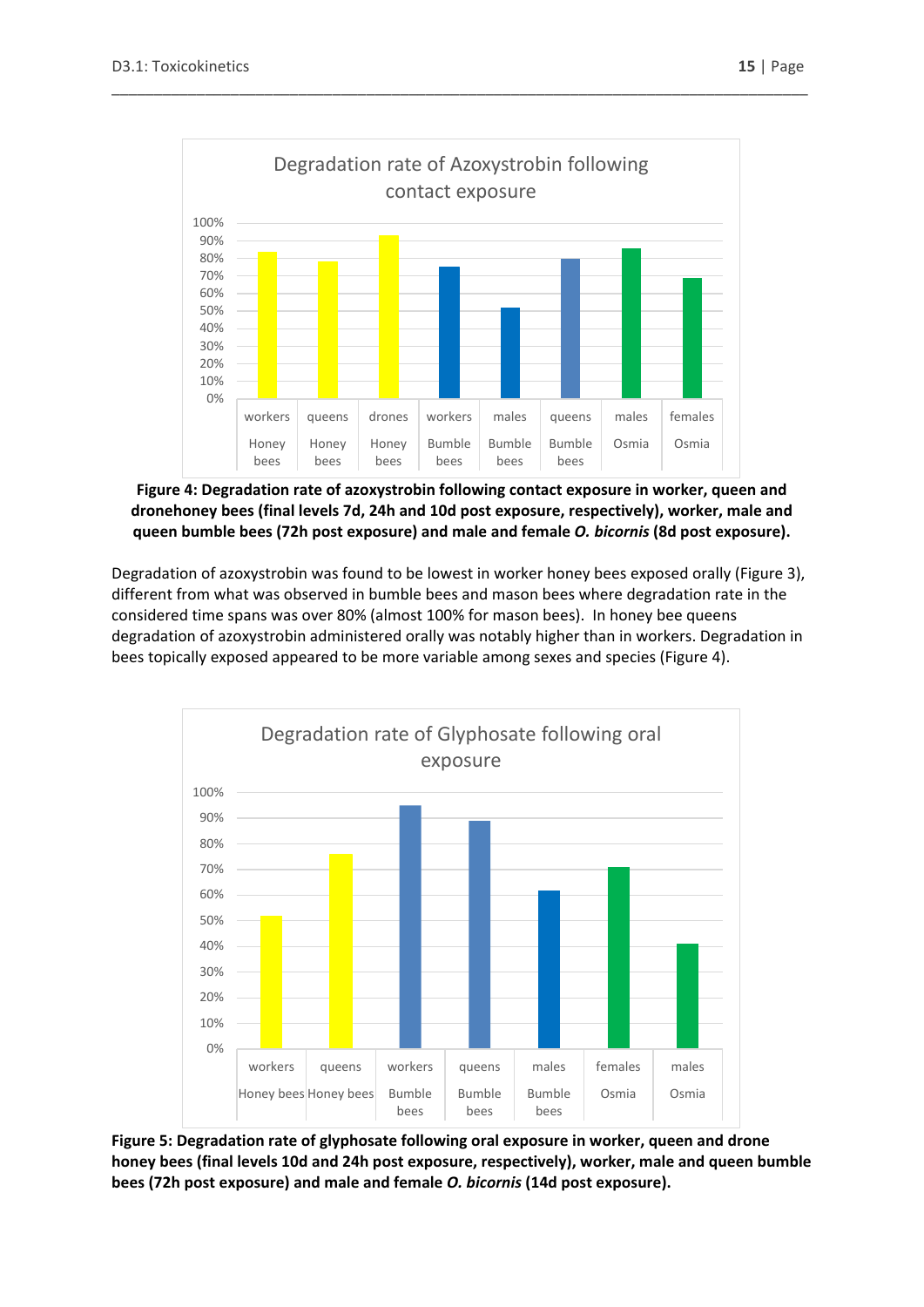

## **Figure 6: Degradation rate of glyphosate following contact exposure in worker, queen and drone honey bees (final levels 7d, 24h and 10d post exposure, respectively), worker, male and queen bumble bees (48h post exposure) and male and female** *O. bicornis* **(14d post exposure).**

Degradation of glyphosate in the considered time intervals was lowest in worker and queen honey bees exposed topically. For honey bees and bumble bees degradation was higher after oral exposure, while in mason bees degradation was higher after topical exposure

## **3.5. Conclusions**

<span id="page-15-0"></span>Degradation of the tested substances showed great variation across species and exposure modes. In honey bees, degradation was highest in queens topically exposed to sulfoxaflor (99%) and lowest in queens topically exposed to glyphosate. Following oral exposure, in honey bees degradation was highest in queens, for all a. i., although the chosen time interval was only 24 hours for queens and minimum 72 hours for workers. In honey bees oral exposure seemed to cause a lower breakdown of the active ingredients sulfoxaflor and azoxystrobin. In bees exposed orally to azoxystrobin (administered as commercial formulation AMISTAR) and topically to glyphosate (administered as commercial formulation ROUNDUP PLATINUM) the a.i. seemed to remain stable in the bee body (degradation rates respectively 13% and 11%). This could be due to accumulation of the substances in the fat bodies, although specific studies with separation of the different bee organs should be performed to confirm this.

In bumble bees degradation rates were more uniform and on average around 70% for all tested substances. Queen bumble bees showed a much lower degradation of sulfoxaflor following contact exposure (26% versus 96% after oral exposure), and in general the results indicate similar dynamic**s** of breakdown, with higher degradation occurring after oral exposure for all tested substances. In workers and queens all three substances administered orally were almost completely degraded 72 h after exposure.

When looking at the breakdown dynamics in *Osmia*, it appears that detoxification of sulfoxaflor is slower following contact exposure in comparison to oral exposure. This difference was noticed in females (22% degradation rate). Another sex-dependent difference was noticed for glyphosate administered orally, which remained more stable in Osmia males compared to females (41% versus 71%). Azoxystrobin breakdown times appear to be different between exposure routes, with breakdown being faster when exposed orally, compared to contact. 14 days after exposure 99% of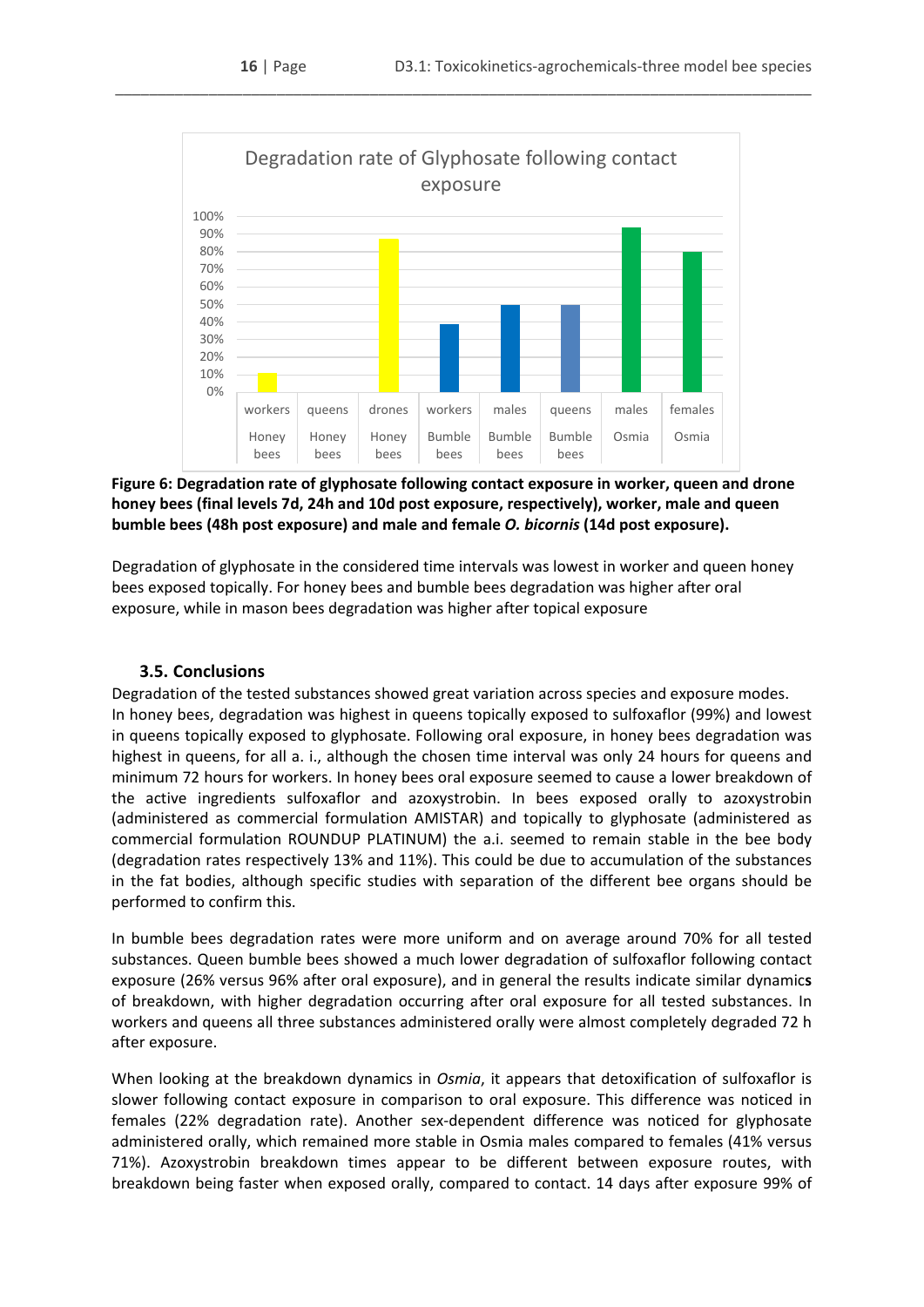the substance initially present had disappeared in *O. bicornis* exposed orally, while in the *O. bicornis* exposed by contact there were still detectable levels of residues.

\_\_\_\_\_\_\_\_\_\_\_\_\_\_\_\_\_\_\_\_\_\_\_\_\_\_\_\_\_\_\_\_\_\_\_\_\_\_\_\_\_\_\_\_\_\_\_\_\_\_\_\_\_\_\_\_\_\_\_\_\_\_\_\_\_\_\_\_\_\_\_\_\_\_\_\_\_\_\_\_\_\_

It should be noted that the difference in metabolism rate may be due to the pure compound being used for contact exposure vs the formulation AMISTAR in oral exposure. The decision to use the commercial formulation was due to the pure compound's insolubility in sugar syrup. This may confound the findings, since the presence of formulants may affect the metabolization and breakdown time of the active ingredient.

Overall we can conclude that metabolization of the active ingredients differs between species, castes and sexes, and is also affected by the exposure route.

The results of these experiments provide new insights into the dynamics of agrochemical breakdown and systemic exposure in individual bees, and indicate directions for further studies to better comprehend the relationship between degradation rates and toxicity.

## <span id="page-16-0"></span>**4. Acknowledgements**

Chemical analyses for detection of residues of azoxystrobin and sulfoxaflor were performed by the CREA-AA honey bee products laboratory [\(https://www.crea.gov.it/en/web/agricoltura-e-ambiente/-](https://www.crea.gov.it/en/web/agricoltura-e-ambiente/-/specialised-analyses-performed-by-accredited-laboratory-accredia-0196-conforming-to-uni-cei-en-iso-iec-17025) [/specialised-analyses-performed-by-accredited-laboratory-accredia-0196-conforming-to-uni-cei-en](https://www.crea.gov.it/en/web/agricoltura-e-ambiente/-/specialised-analyses-performed-by-accredited-laboratory-accredia-0196-conforming-to-uni-cei-en-iso-iec-17025)[iso-iec-17025\)](https://www.crea.gov.it/en/web/agricoltura-e-ambiente/-/specialised-analyses-performed-by-accredited-laboratory-accredia-0196-conforming-to-uni-cei-en-iso-iec-17025) while analyses for detection of glyphosate residues were performed by Lifeanalytics Srl, Honey Competence Centre [\(https://www.lifeanalytics.it/lifeanalytics-cuneo/\)](https://www.lifeanalytics.it/lifeanalytics-cuneo/).

We thank Anna Friedel, Tamara Mecklenburg and Lucie M. Baltz of MLU and Irene Guerra at CREA for their technical assistance in the laboratory.

## <span id="page-16-1"></span>**5. References**

Aizen, M.A. and Harder, L.D. (2009) The Global Stock of Domesticated Honey Bees Is Growing Slower than Agricultural Demand for Pollination. Current Biology, 19, 915-918.

Brodschneider, Gray, van der Zee, Adjlane, Brusbardis, et al (2016) Preliminary analysis of loss rates of honey bee colonies during winter 2015/16 from the COLOSS survey. Journal of Apicultural Research, 55: 375-378. DOI:10.1080/00218839.2016.1260240

Garibaldi, L.A., Steffan-Dewenter, I., Winfree, R., Aizen, M.A., Bommarco, R. et al (2013) Wild pollinators enhance fruit set of crops regardless of honey bee abundance. Science, 339, 1608-1611.

IPBES (2016). The assessment report of the Intergovernmental Science-Policy Platform on Biodiversity and Ecosystem Services on pollinators, pollination and food production. S.G. Potts, V. L. Imperatriz-Fonseca, and H. T. Ngo (eds). Secretariat of the Intergovernmental Science-Policy Platform on Biodiversity and Ecosystem Services, Bonn, Germany. 552 pages.

Klein, A.M., Vaissiere, B.E., Cane, J.H., Steffan-Dewenter, I., Cunningham, S.A., Kremen, C. and Tscharntke, T. (2007) Importance of pollinators in changing landscapes for world crops. Proceedings of the Royal Society B-Biological Sciences, 274, 303-313.

Medrzycki, P., Hellström, S., Straw,E., Linguadoca, A., Jürison, M., Alaux, C.*et al*. (2021). Improved protocols for testing agrochemicals in bees. Deliverable D3.2. EU Horizon 2020 PoshBee Project, Grant agreement No. 77392